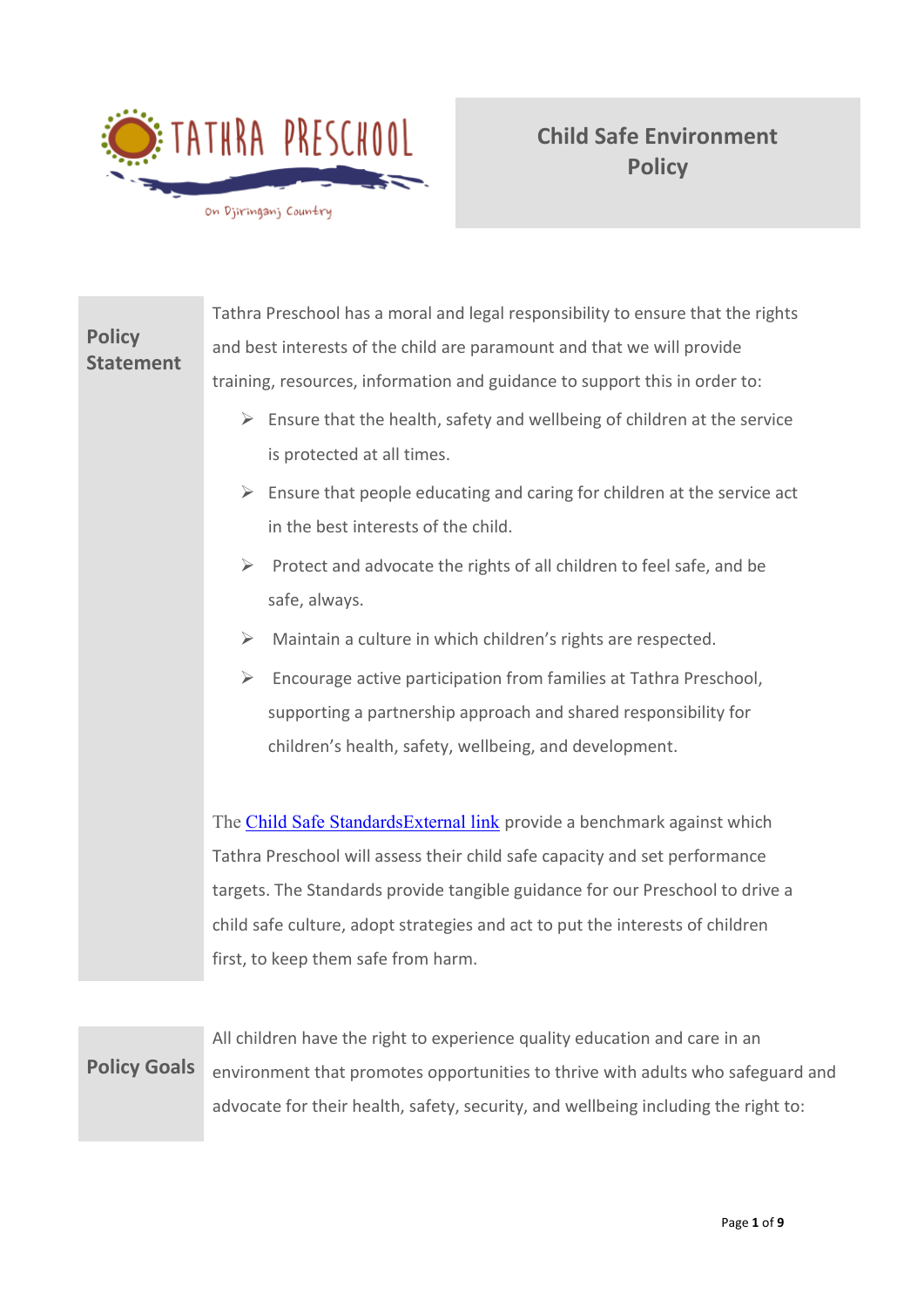- $\triangleright$  Express their views and wishes about matters affecting their lives and to have those views appropriately considered by adults.
- $\triangleright$  Feel and be safe in their interactions with adults and other children and young people.
- ➢ Understand, as early as possible, what is meant by 'feeling and being safe'
- ➢ The 10 Child Safe Standards guide a culture which adopts strategies and acts to put the interests of children first, to keep them safe from harm.
- **1.** Child safety is embedded in organisational leadership, governance and culture.
- **2.** Children participate in decisions affecting them and are taken seriously.
- **3.** Families and communities are informed and involved.
- **4.** Equity is upheld and diverse needs are taken into account.
- **5.** People working with children are suitable and supported.
- **6.** Processes to respond to complaints of child abuse are child-focused
- **7.** Staff are equipped with the knowledge, skills and awareness to keep children safe through continual education and training
- **8.** Physical and online environments minimise the opportunity for abuse to occur.
- **9.** Implementation of the Child Safe Standards is continuously reviewed and improved.
- **10.** Policies and procedures document how the organisation is child safe.

# **Strategies; How will it be done?**

# **The Physical Environment**

In order to promote a safe physical environment, Tathra Preschool will:

 $\triangleright$  Ensure all equipment and materials used at the service meet relevant Australian safety standards.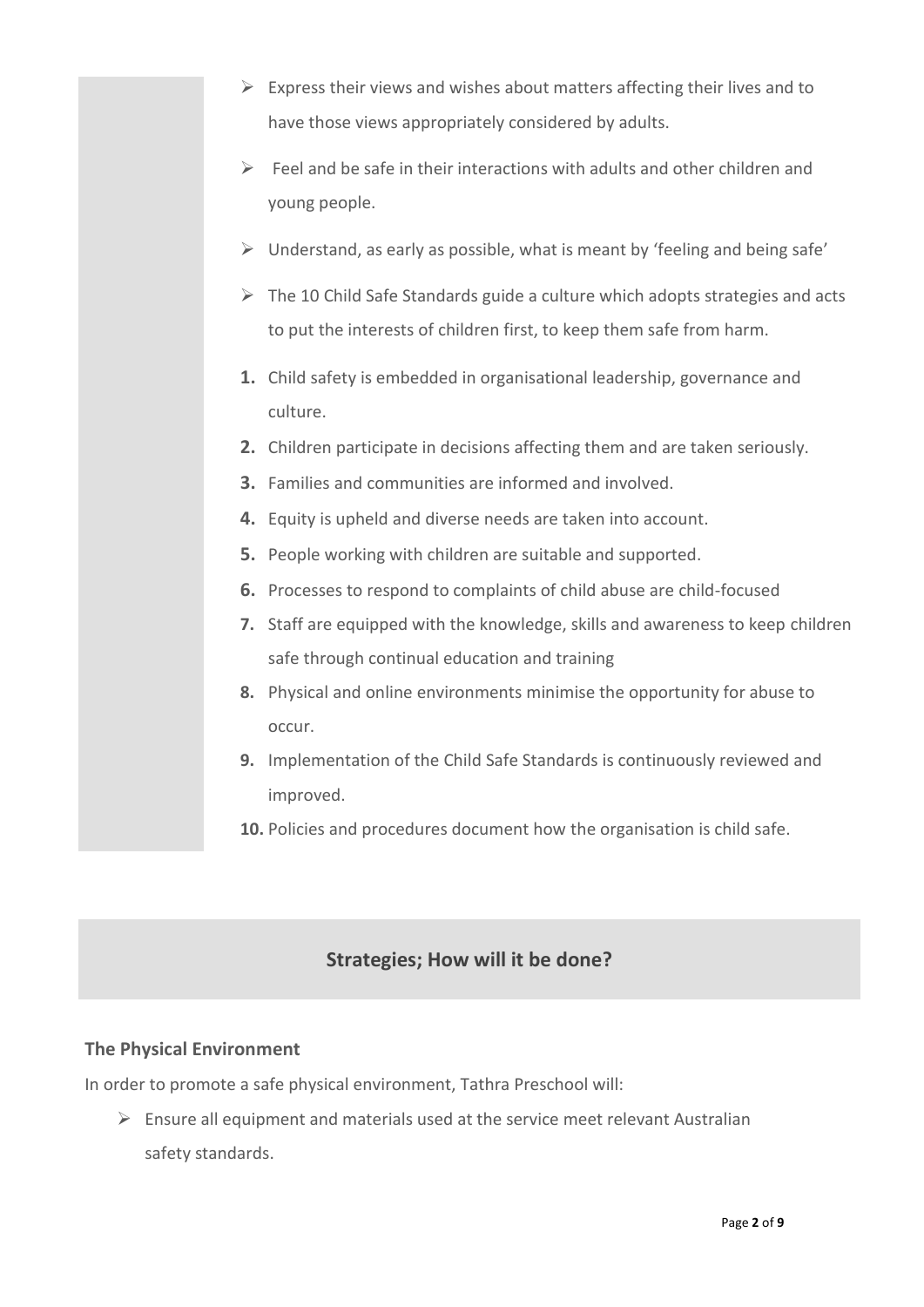- $\triangleright$  Conduct daily checks of the environment and equipment.
- $\triangleright$  Remove, repair, or replace worn and damaged buildings, structures equipment and resources which may provide a safety risk for children in a timely manner.
- $\triangleright$  Maintain an equipment maintenance schedule
- $\triangleright$  Ensure learning environments are established that provide appropriate child groupings, sufficient space, and include carefully chosen and well-maintained resources and equipment.
- $\triangleright$  Organise indoor and outdoor spaces to ensure risks to the health and safety are minimised.
- $\triangleright$  Conduct a risk assessment of the service environment biannually to determine any risks to children's health and safety.
- $\triangleright$  Analyse and evaluate the risks associated with identified hazards.
- $\triangleright$  Determine appropriate ways to eliminate or control identified hazards.
- $\triangleright$  Review risk assessments after any serious incident report is made to the Regulatory Authority.
- $\triangleright$  Ensure smoking is banned within the grounds of, and within the legislated distance for our state/territory of any entrance of an enclosed public space.
- $\triangleright$  Ensure secure storage of hazardous products including chemicals and medications.

#### **Staffing and Supervision**

- $\triangleright$  Ensure that sufficient numbers of educators are employed to ensure adequate supervision of children at all times.
- $\triangleright$  Ensure screening and suitability of staff, volunteers as per the legislation and policy at the time of employment and as part of an ongoing process.
- $\triangleright$  Respond proactively to emerging staff performance concerns.

## **Child Protection**

- $\triangleright$  Ensure that all staff including educators, students and volunteers have current working with children checks as required by state or territory specific legislation.
- $\triangleright$  Ensure that all staff are given information and/or training about child protection law and any obligations they have under that law.
- $\triangleright$  All staff should be familiar with the Child Protection Policy.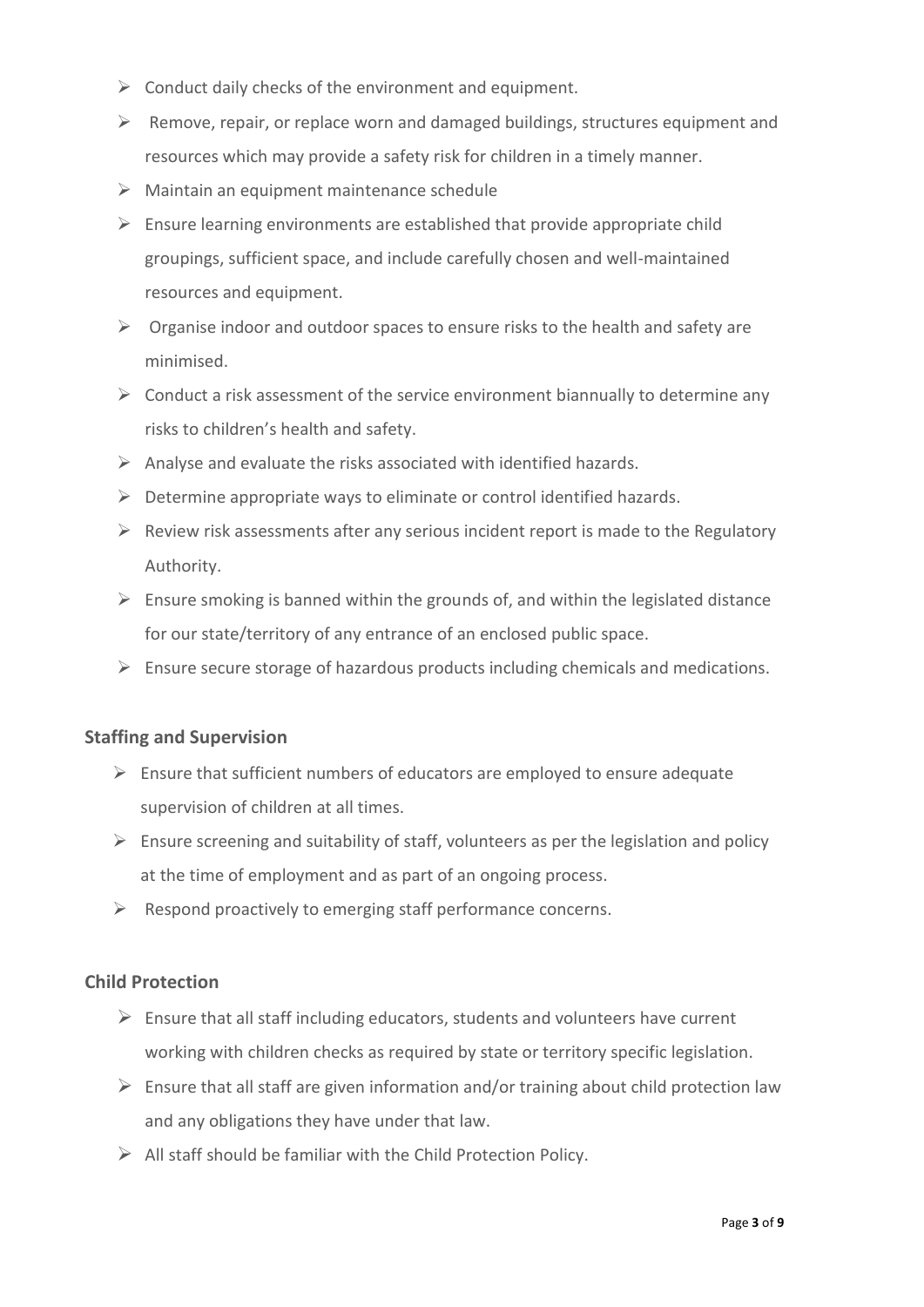- $\triangleright$  All educators and volunteers of Tathra Preschool are required to familiarise themselves with child protection legislation in their state/territory and take appropriate measures according to state/territory specific protocols if they have reasonable grounds to suspect a child or young person is at risk of significant harm and have current concern about the safety, welfare or wellbeing of a child or young person.
- $\triangleright$  Staff will undertake regular training to effectively:

» Make appropriate responses to all disclosures of abuse and any allegation of abuse against staff members of the service.

» Understand the responsibilities and processes as a mandatory reporter.

» Be able to recognise the factors that increase a child's vulnerability to maltreatment.

» Be aware of the vulnerabilities which may indicate a need to assess, monitor or curtail the behaviour of individuals in relation to children and young people within organisations.

» Staff will implement procedures for releasing children only into the care of authorised persons.

## **Preventing other harms and hazards**

Tathra Preschool will ensure that:

- $\triangleright$  Risk assessments are conducted for excursions and transportation provided or arranged by the service in conjunction with the service's Excursion policy
- $\triangleright$  Risk minimisation practices are in place for the management of medical conditions in conjunction with the service's Dealing with Medical Conditions policy.
- $\triangleright$  Emergency evacuation plans specific to the service are implemented in conjunction with the service's Emergency and Evacuation policy.
- $\triangleright$  If staff consume hot drinks, they are made and consumed away from children.
- $\triangleright$  If a staff member works alone, careful consideration has been given to the ability of that individual to meet regulatory and child protection requirements.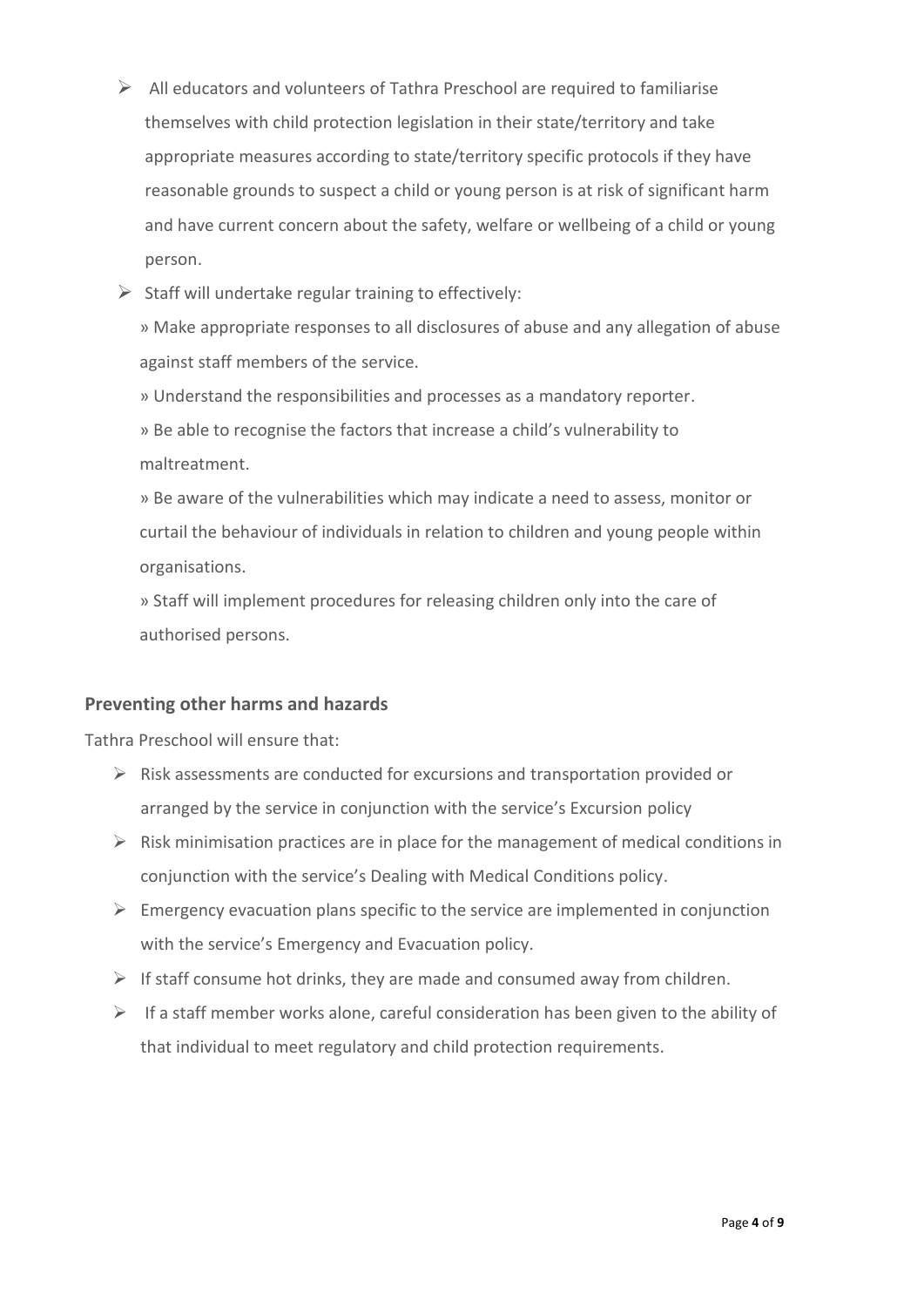# **Roles and Responsibilities**

## **Approved Provider will:**

- $\triangleright$  Ensure the service operates in line with the Education and Care Services National Law and National Regulations with regard to the delivery and collection of children at all times.
- ➢ Ensure all staff have access to relevant professional development.
- $\triangleright$  Ensure that the Nominated Supervisor and staff members at the service who work with children are advised of current child protection legislation, its application, and any obligations that they may have under that law (Regulation 84).

#### **Nominated Supervisor will:**

- $\triangleright$  Ensure screening and suitability processes are maintained to meet policy and legislated requirements.
- $\triangleright$  Ensure Child Safe standards are embedded within the Preschool organisation
- $\triangleright$  Identify and provide appropriate resources and training to assist staff, contractors, visitors, volunteers and students to implement this policy (refer to Sources).
- $\triangleright$  Keep up to date and complying with any relevant changes in legislation and practices in relation to this policy.
- $\triangleright$  Cooperate with other services and/or professionals in the best interests of children and their families.
- $\triangleright$  Ensure that families are made aware of support services available to them and of the assistance these services can provide.
- $\triangleright$  Ensure that all staff who work with children are supported to implement this policy in the service.
- $\triangleright$  Protect the rights of children and families and encourage their participation in decision-making at the service.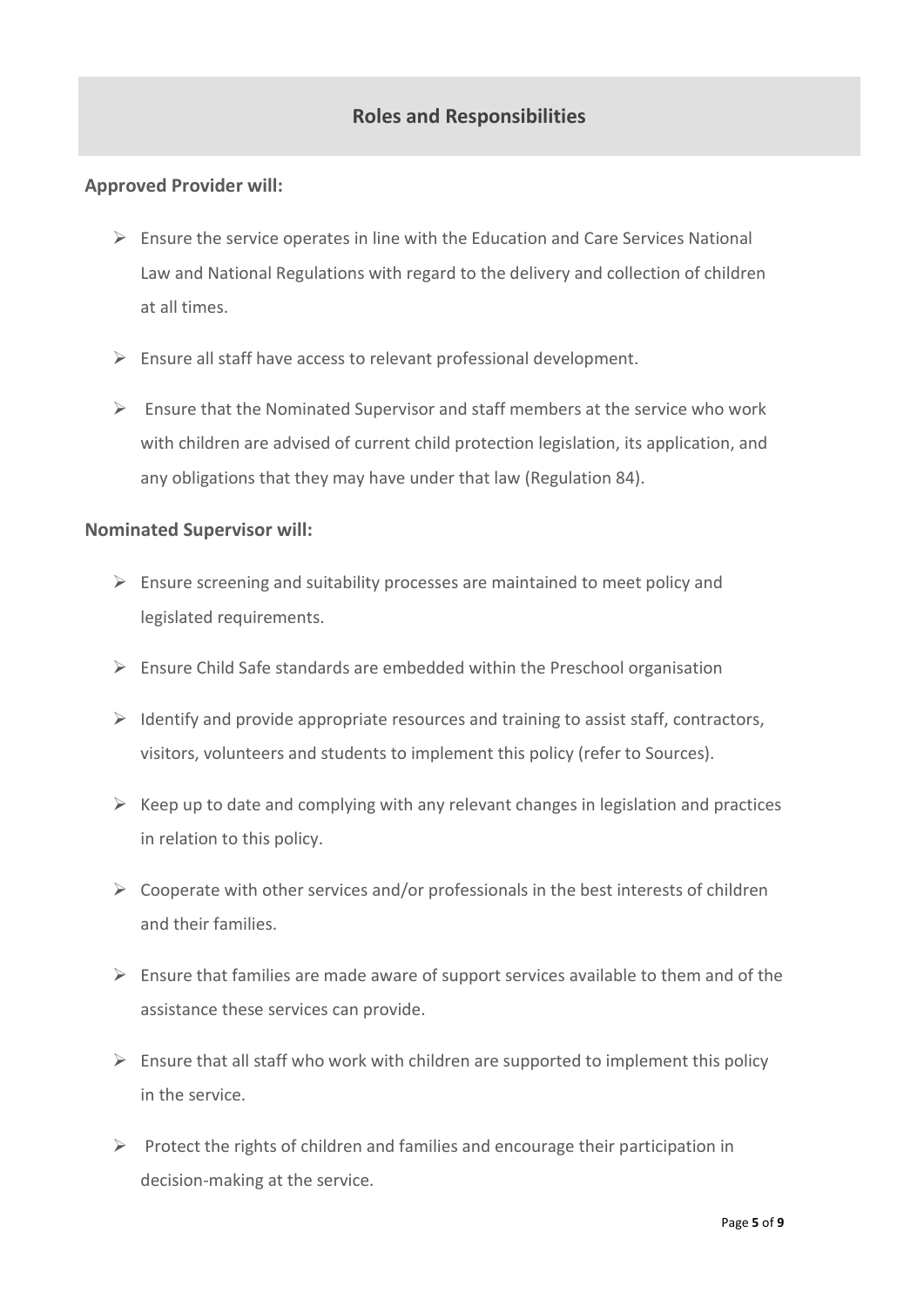## **Educators will:**

- $\triangleright$  Act in accordance with the obligations outlined in this policy and be familiar with the 10 Child Safe Standards.
- $\triangleright$  Raise concerns when barriers or threats to the protection of children and young people's safety and wellbeing are identified, including through the conduct of other adults at the site/service.
- $\triangleright$  Keep up to date and comply with any relevant changes in legislation and practices in relation to this policy.
- $\triangleright$  Follow all record keeping requirements.
- $\triangleright$  Undertake appropriate training and education on child protection.
- $\triangleright$  Identify any potential for risk and harm to a child at the service. Develop and implement effective prevention strategies in consultation with the approved provider and the nominated supervisor.
- $\triangleright$  Co-operate with other services and/or professionals in the best interests of children and their families.
- $\triangleright$  Inform families of support services available to them, and of the assistance these services can provide.
- $\triangleright$  Ensure that no child is left alone (or is out of sight) with a contractor, visitor, volunteer, student or parent/guardian at the service.
- $\triangleright$  Implement the procedures for reporting suspected child abuse.
- $\triangleright$  Notify the nominated supervisor or the approved provider immediately on becoming aware of any concerns, complaints or allegations regarding the health, safety and welfare of a child at the service.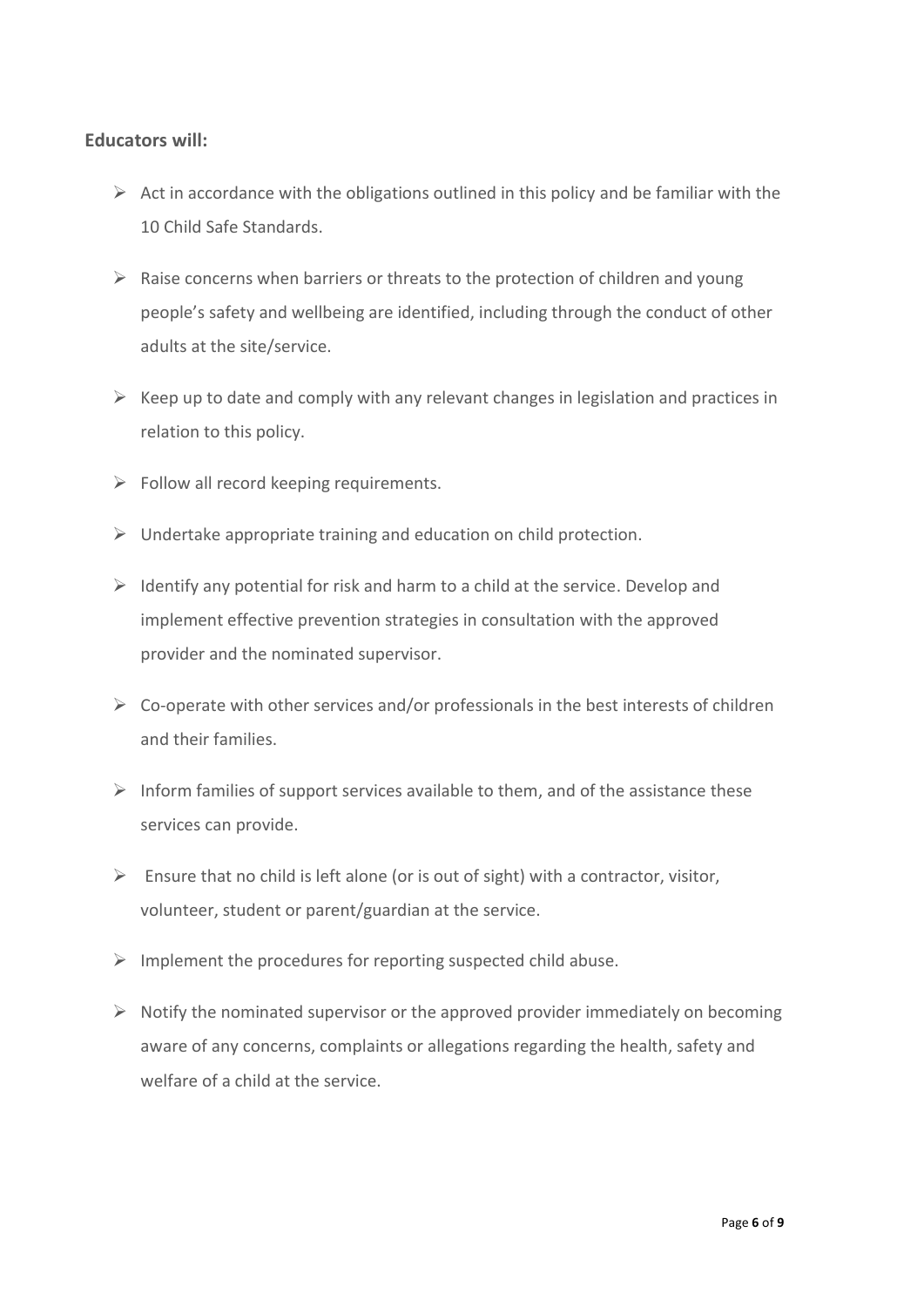- $\triangleright$  Offer support to the child and their family, and to other and staff in response to concerns or reports relating to the health, safety and wellbeing of a child at the service.
- $\triangleright$  Maintain confidentiality at all times.
- $\triangleright$  Adhere to all service policies.

## **Families will**

- $\triangleright$  Read and comply with this policy.
- $\triangleright$  Report any concerns, including in relation to potential for child abuse, to the Nominated Supervisor.

# **Monitor, Evaluation and Review**

This policy will be monitored to ensure compliance with legislative requirements and unless deemed necessary through the identification of practice gaps, the service will review this Policy every two years. Implementation of the Child Safe Standards is continuously reviewed and improved.

Families and staff are essential stakeholders in the policy review process and will be given opportunity and encouragement to be actively involved.

In accordance with R. 172 of the Education and Care Services National Regulations, the service will ensure that families of children enrolled at the service are notified at least 14 days before making any change to a policy or procedure that may have significant impact on the provision of education and care to any child enrolled at the Preschool; a family's ability to utilise the service; the fees charged or the way in which fees are collected

➢ Education and Care Services National Law: Sections 162A, 165, 166, 167

**Relevant Legislation** ➢ Education and Care Services National Regulations: Regulations 82, 83, 84, 99, 103, 115, 122, 123, 158-159, 165, 168(2)(h), 175, 176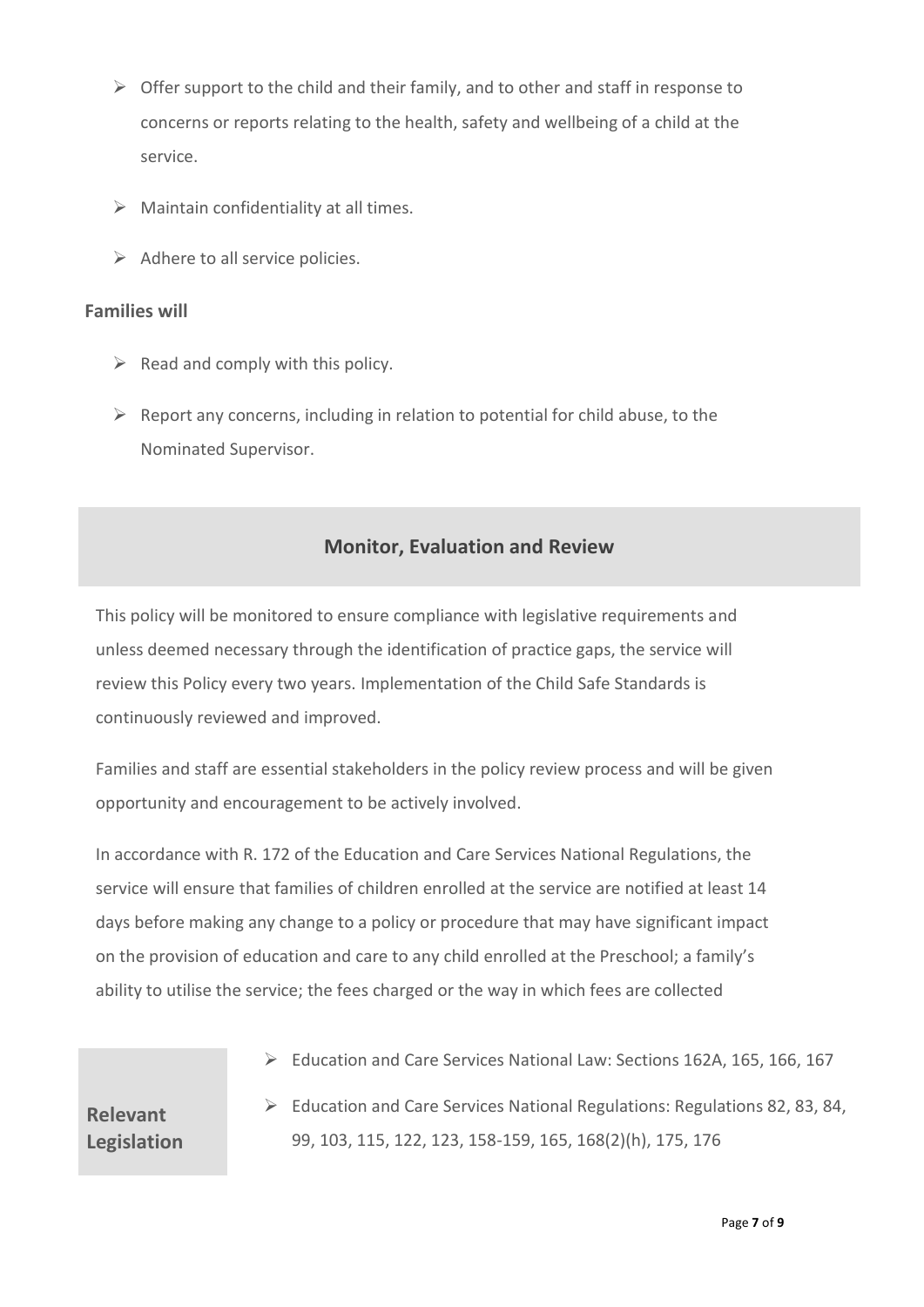| $\triangleright$ Australian Child Protection Legislation           |  |  |  |  |  |
|--------------------------------------------------------------------|--|--|--|--|--|
| https://aifs.gov.au/cfca/publications/australian-child-protection- |  |  |  |  |  |
| legislation                                                        |  |  |  |  |  |

- $\triangleright$  Australian Privacy Principles [www.oaic.gov.au](http://www.oaic.gov.au/)
- ➢ Privacy Act 1988 (Privacy Act) [www.oaic.gov.au/law/act](http://www.oaic.gov.au/law/act)
- ➢ National Quality Standard, Quality Area 2: Children's Health and Safety − Standard 2.2

# ➢ National Quality Standard, Quality Area 3: Physical Environment – Standard 3.1, 3.2

➢ National Quality Standard, Quality Area 7: Governance and Leadership – Standard 7.1, 7.2

- ➢ Office Of the Children's Guardian <https://ocg.nsw.gov.au/resources>
- ➢ Download the **[Guide to the Child Safe Standards for early childhood](https://education.nsw.gov.au/content/dam/main-education/early-childhood-education/working-in-early-childhood-education/media/documents/Guide_Child_Safe_Standards.pdf)  [education and care and outside school hours care services \(PDF, 7.5MB\)](https://education.nsw.gov.au/content/dam/main-education/early-childhood-education/working-in-early-childhood-education/media/documents/Guide_Child_Safe_Standards.pdf)**
- $\triangleright$  Quality Area 2: Children's Health and Safety

|  |  |  | $\triangleright$ Office of the Australian Information Commissioner – www.oaic.gov.au |
|--|--|--|--------------------------------------------------------------------------------------|
|  |  |  |                                                                                      |

➢ Australian Children's Education and Care Quality Authority (ACECQA) – [www.acecqa.gov.au](http://www.acecqa.gov.au/)

- ➢ ACECQA's Guide to the National Quality Framework
- ➢ Australian Institute of Family Studies: Pre-employment screening: Working With Children Checks and Police Checks [https://aifs.gov.au/cfca/publications/pre-employment-screening](https://aifs.gov.au/cfca/publications/pre-employment-screening-working-children-checks-and-police-checks)[working-children-checks-and-police-checks](https://aifs.gov.au/cfca/publications/pre-employment-screening-working-children-checks-and-police-checks)
- ➢ Childsafety Australia [www.childsafetyaustralia.com.au](http://www.childsafetyaustralia.com.au/)
- $\triangleright$  United Nations Convention on the Rights of the Child [www.unicef.org.au](http://www.unicef.org.au/)
- ➢ The Supporting young children's rights: Statement of intent (2015-2018) – [www.earlychildhoodaustralia.org.au](http://www.earlychildhoodaustralia.org.au/)

**Frameworks** 

**Sources and References**

**Guidelines, Standards and**